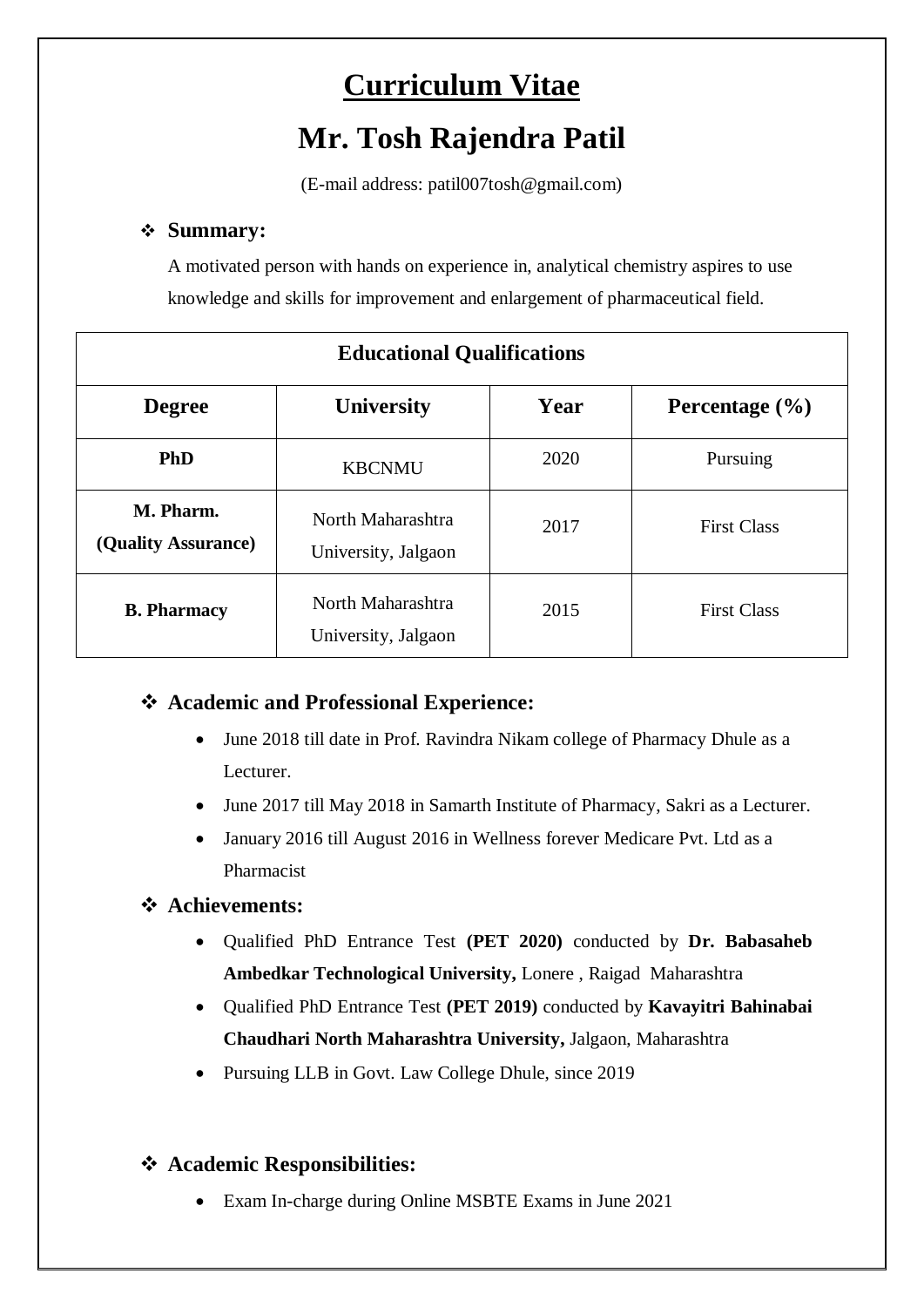- Exam Coordinator during Online MSBTE Exams in Dec. 2020
- Coordinator for the **National Pharma Week** held among the regional colleges in 2019
- Organized, coordinated and anchored "One Day Workshop on Future of Pharmacy in Today's World" organized by PRNCOP Dhule, in Dec.2019
- Worked as Controller in smooth conduction of D. Pharmacy Examination carried out by MSBTE, Mumbai during academic year 2019-2020

#### **Publications:**

 Mrunali Patil, **Tosh Patil**., A New Threat to Mankind: COVID 19 - All You Need to Know. Coronaviruses, Volume 2, 12 Issues, 2021 ISSN: 2666-7975 (Online) ISSN: 2666-7967 (Print) Bentham science publishers. <https://doi.org/10.2174/2666796701999200915145630>

#### **Conferences & Workshops:**

- Organized and coordinated one day workshop on "Future of Pharmacy in Today's World" at Prof. Ravindra Nikam college of Pharmacy, Dhule during National Pharma Week, Dec 2019
- Attended 3 days Industrial training program organized by MSBTE at M/s *Atra Labs Pvt.Ltd*., Aurangabad. Oct. 2019
- Attended 3 days Industrial training program organized by MSBTE at M/s *Nutralytica Research*, Nasik. Dec. 2018
- Organized State level Technical event "*Pharma blossoms*" Pharma Quiz competition at Prof.Ravindra Nikam college of Pharmacy, Dhule. (As a coordinator). Dec. 2018
- Organized various events at Prof. Ravindra Nikam college of Pharmacy, Dhule. (As a cultural In-charge)
- Organized various events at Samarth Institute of Pharmacy, Sakri. (As a cultural In-charge)
- Successfully Completed Four Week online FDP (MOOC) on "Tools for online teaching learning process" sponsored by MSBTE, 20 April 2020- 16 May 2020
- Attended 16 online sessions telecasted by MHRD's Innovation Cell during April-May 2020
- Successfully completed 20+ certification courses conducted by World Health Organization on various Diseases like COVID-19, Influenza, Poliomyelitis, etc. during Lockdown period 2020

#### **Masters Research Project:**